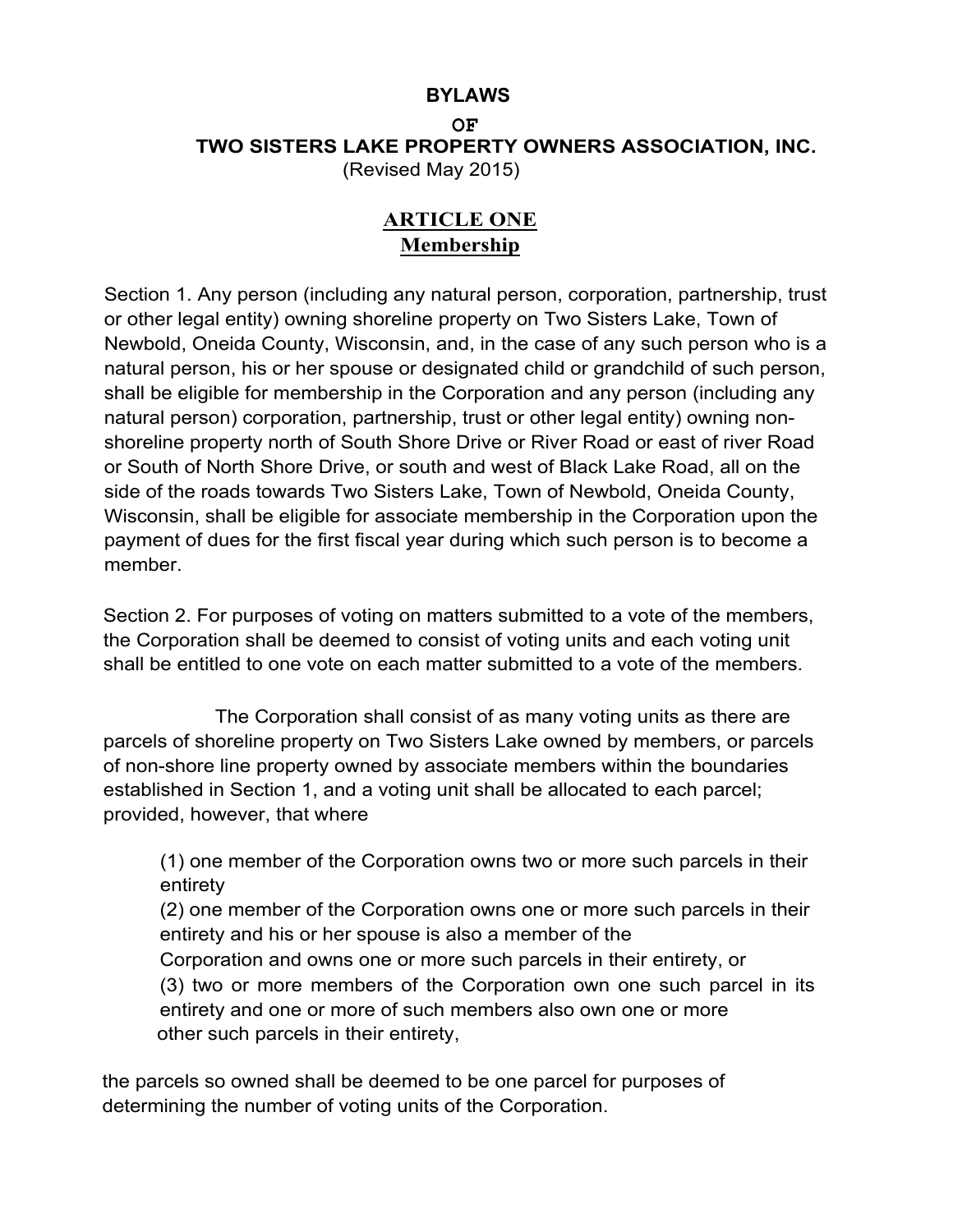The member or members of each voting unit shall consist of the member or members of the Corporation owning the parcel of shoreline or nonshore line property to which such voting unit is allocated, and, in the case of a member who is a natural person or members who are natural persons, his, her, or their spouse or spouses or designated child or grandchild of such person or persons. The vote of each voting unit may be cast by any member or members of such voting unit who is or are present in person or represented by proxy for the vote of the members. If two or more voting members of a voting unit entitled to vote pursuant to the preceding sentence disagree on a matter submitted to a vote to the members, the vote of such voting unit may be cast by a majority of such members of such voting unit, if any, otherwise no vote shall be cast by such voting unit.

Members in good standing (current dues paid before the meeting) may vote on all matters coming before the meeting.

Section 3. Membership dues shall be such as shall be recommended by the Board of Directors and approved at the annual meeting of the members of the Corporation.

# **ARTICLE TWO Membership Meetings**

Section 1. The annual meeting of the Corporation shall be held in July at a time and place to be specified by the Board of Directors.

Section 2. Special meetings shall be held at the call of the President, the Board of Directors or a group of members having at least one-tenth of the votes entitled to be cast at such meeting.

Section 3. Members holding at least one-fourth of the votes entitled to be cast, present in person or represented by proxy, shall constitute a quorum at any meeting of members.

Section 4. A majority of the votes entitled to be cast by the members present in person or represented by proxy at a meeting at which a Quorum is present shall be necessary for the adoption of any matter voted upon by the members.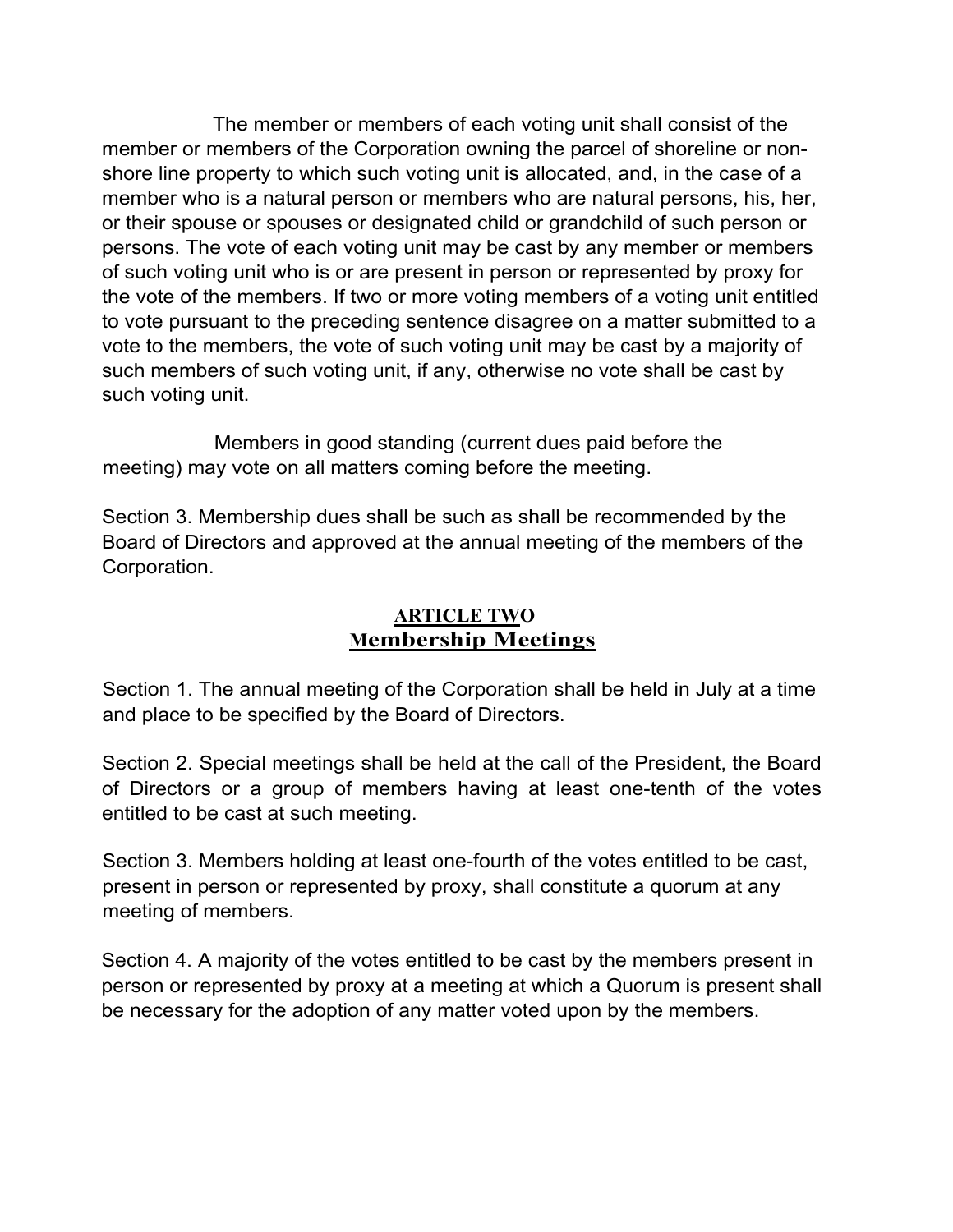# **ARTICLE THREE Board of Directors**

Section 1. The affairs of the Corporation shall be managed by the Board of Directors. Only Two Sisters Lake shoreline property owners shall be eligible for election to the In addition, in the case of shoreline property owners who are natural persons, one of his, her, or their designated children or grandchildren shall be eligible for election to the Board of Directors in lieu of the shoreline property owner. If two or more members of a shoreline property unit who are natural persons cannot agree to designate a single child or grandchild to be eligible for election, no child or grandchild from that shoreline property unit shall be eligible for election.

Sect ion 2. The Board of Directors shall consist of ten members, nine elected Directors and the Past President. Three Directors shall be elected each year to serve a term of three years. Each Director shall be eligible to serve two consecutive terms and shall again become eligible to serve as a Director one year after the expiration of his or her last term of office as a Director. The Directors shall be elected at the annual meeting of the members.

The nominating committee shall consist of the Board of Directors. The nominating committee shall nominate the appropriate number of Directors to be elected at the annual meeting of the members of the Corporation. Nomination of Directors to be elected also may be made at such meeting from the floor by the members of the Corporation.

Any vacancy in any directorship may be filled until the next succeeding annual meeting of the members of the corporation by the Board of Directors. The Nominating Committee shall also provide nominations to complete any such vacant Director terms.

Sect ion 3. The annual meeting of the Board of Directors shall be held on the Labor Day weekend following the annual meeting of the Corporation at a time and place established by the Board. Other regular meetings may be held at such times and places as may be established from time to time by resolution of the Board of Directors.

Section 4. Special meetings of the Board of Directors may be called by the President, the secretary or any five Directors. Notice of the time and place of each special meeting shall be given to each Director by any one or more of the following methods:

(1) by delivery of or telephoning such notice to the Director personally at least three days before the date set for such meeting or,

(2) or by mail delivered not less than five days before the date set for such meeting.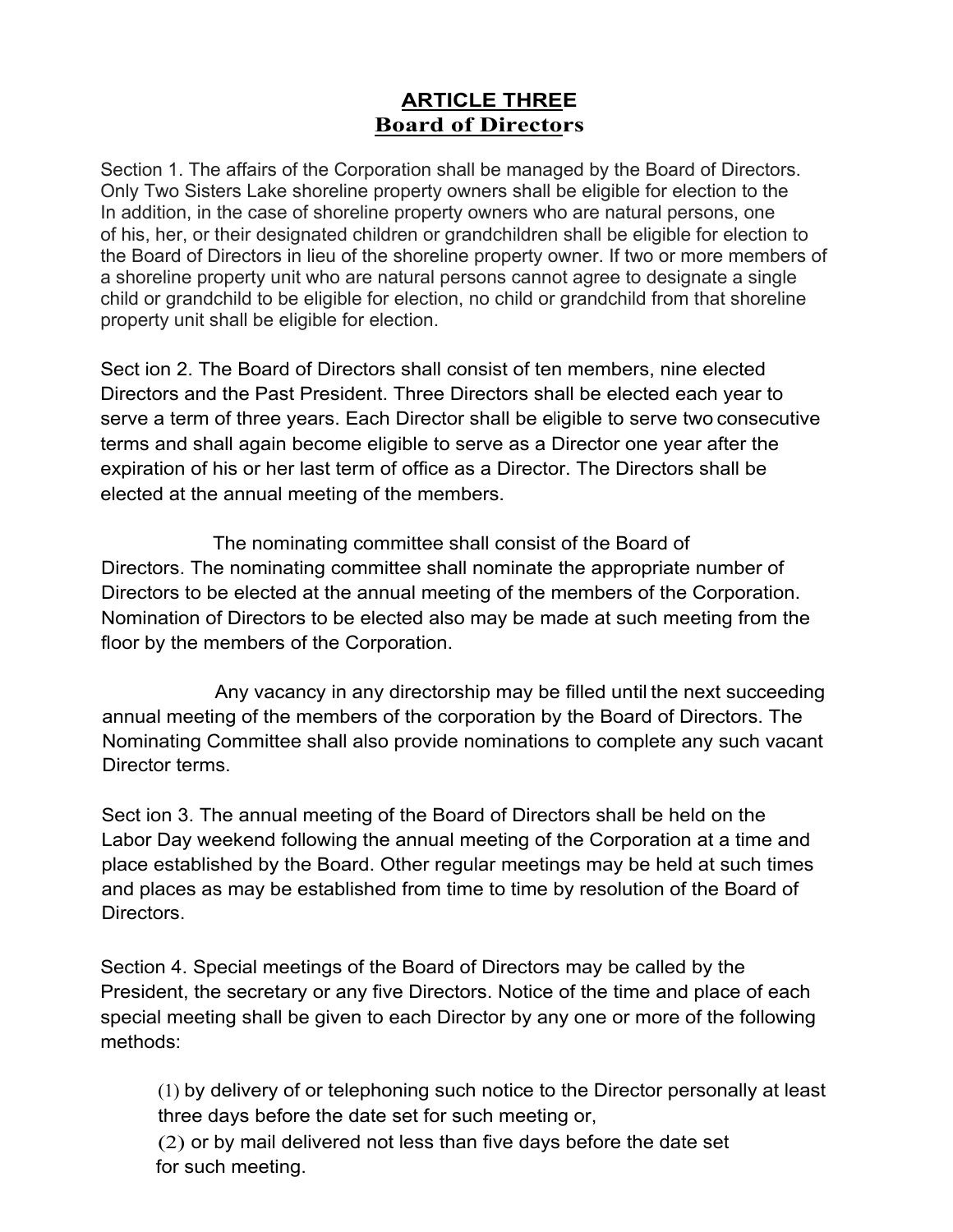If mailed, such notice shall be deemed to be delivered when deposited in the United States mail addressed to the Director at his or her address as it appears on the records of the Corporation, with postage thereon prepaid.

Section 5. Any six Directors shall constitute a quorum at any meeting of the Board of Directors.

Section 6. The act of the majority of the Directors present at the meeting at which a quorum is present shall be the act of the Board of Directors.

### **ARTICLE FOUR Officers**

Section 1. The officers of the corporation shall be a President, a Vice President, a Secretary, a Treasurer, a Past President and such other officers and assistant officers as may be deemed necessary, each of whom, except the Past President, shall be elected annually by the Board of Directors its annual meeting or as soon thereafter as may be convenient.

Any two offices, except the offices of President and Vice President and the offices of President and Secretary, may be held by one and the same person at the same time.

The President shall be elected from among the Directors. The remaining officers of the Corporation may, but need not, be elected from among the Directors. The Past President shall be the most recent President able and available to serve on the Board of Directors.

Section 2. The officers shall hold office for one year and until their respective successors are elected. The President and Vice President may serve two consecutive terms, and there shall be no limit on the terms of the Secretary and Treasurer. The term of any officer shall be terminated by his death or resignation and may be terminated by the Board of Directors whenever in its judgment the best interests of the Corporation will be served thereby.

Section 3. Any vacancy in any office may be filled until the next succeeding annual election by the Board of Directors.

Section 4. The principal duties of the officers shall be as follows:

a) The President shall preside at all meetings of the Board of Directors and the members of the Corporation and shall perform all other duties usually incumbent upon such office.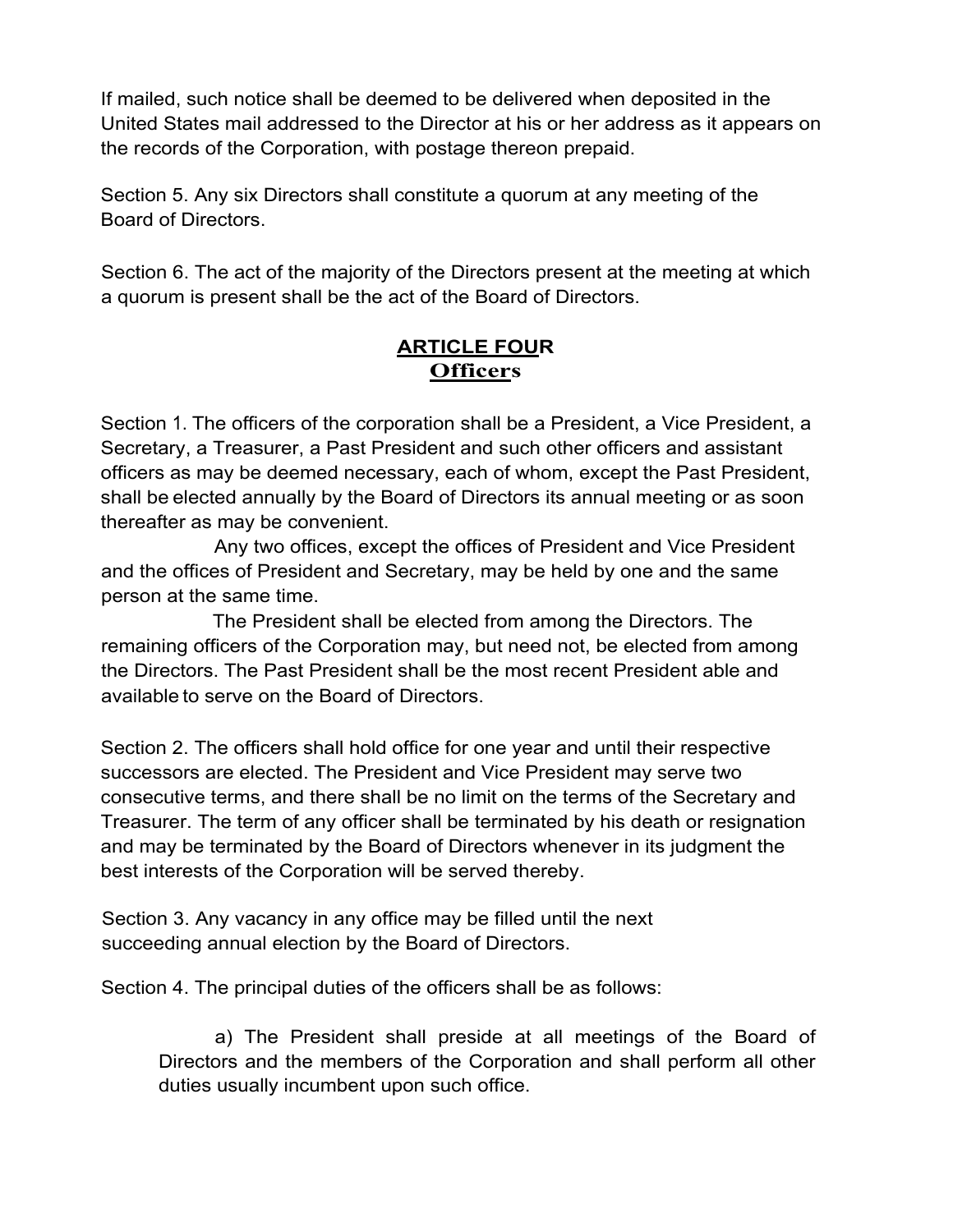b) The Vice President shall perform the duties of the President in the case of the President's absence or disability.

c) the Secretary shall have the custody of the minute books of the Corporation, shall keep a record of all meetings of the Board of Directors and of the members of the Corporation, shall give any required notices of meetings of the Board of Directors and of the members of the Corporation, and shall perform such other duties as usually devolve upon such office.

d) the Treasurer shall have custody of all funds of the Corporation, shall collect and disburse all funds of the Corporation and keep accounts thereof, shall deposit or invest funds as approved by the Board of Directors, shall make a report to the members at the annual meeting and such other reports as from time to time may be required by the Board of Directors and shall perform such other duties as usually devolve upon such office. The records of the Treasurer shall be audited annually by an auditing committee appointed by the President.

Section 5. All officers shall serve under the supervision and direction of the Board of Directors and shall perform any and all additional duties as may be directed by such Board.

#### **ARTICLE SIX Borrowing**

The amount of all borrowing of the Corporation outstanding at any time shall not exceed \$250.00 unless such borrowing shall have been approved by the members of the Corporation.

### **ARTICLE SEVEN Contracts**

The officers of the Corporation may not enter into any contract on behalf of the Corporation which would involve expenditures in excess of the sum of \$ 100.00 without the prior approval of the Board of Directors.

### **ARTICLE EIGHT Fiscal Year**

The fiscal year of the Corporation shall begin on January 1 and end on December 31 of each year.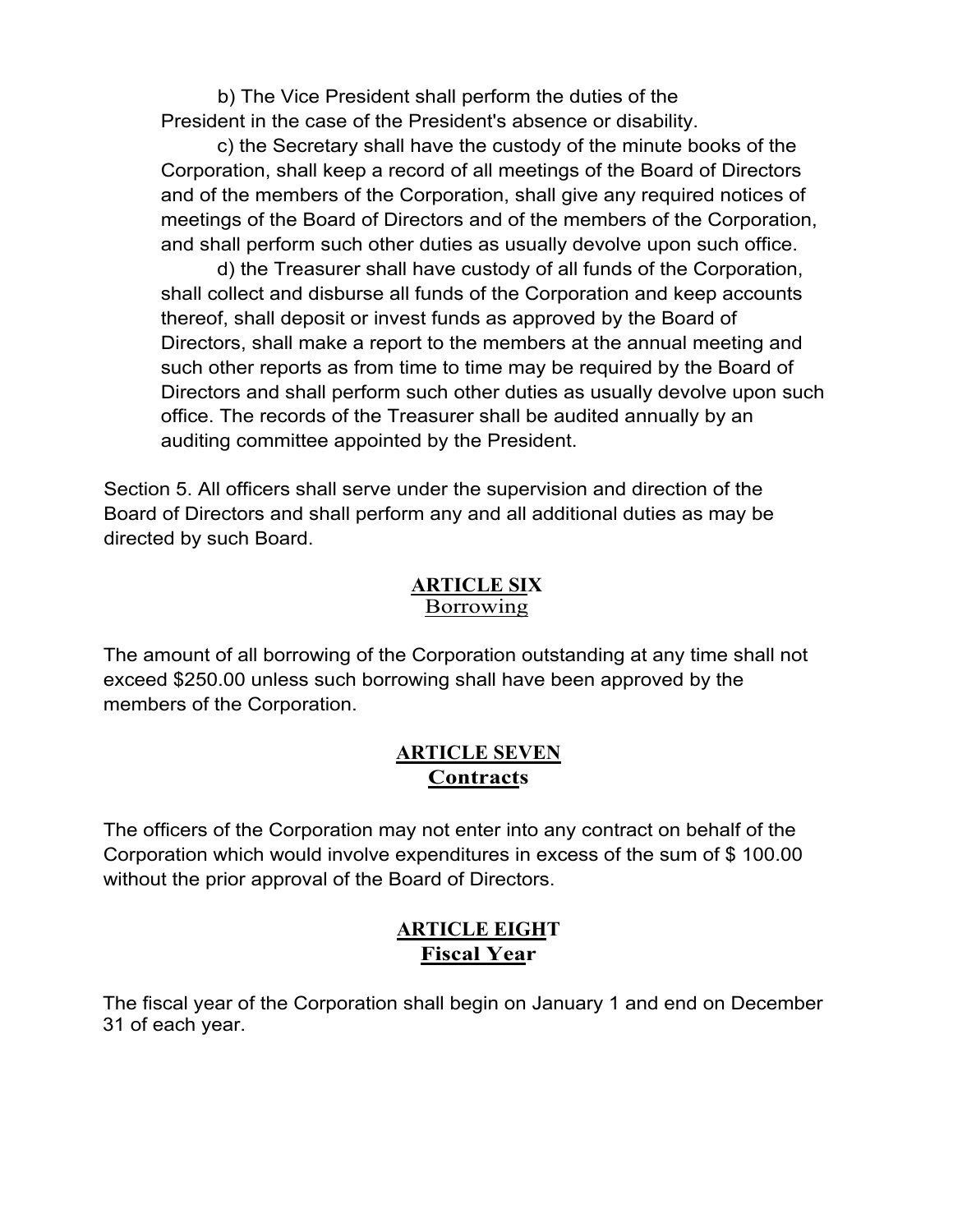### **ARTICLE NINE Corporate Seal**

The Corporation shall not have a corporate seal.

# **ARTICLE TEN Amendments**

These Bylaws from time to time may be amended or repealed by the Board of Directors or the members of the Corporation, except that the Board of Directors may not amend or repeal Article Six hereof.

-------------------------------------------------------------------------------------------------------

The preceding Bylaws of the Corporation were amended at a regular meeting of the Board of Directors on May 27, 1995 (8 Board Members present, 2 absent) from those previously amended on May 23, 1987.

The purpose of the amendments are:

- 1) to clarify stipulations for Associate membership in the Corporation,
- 2) define members eligible to vote on matters concerning the Corporation,
- 3) to correct gender errors ..
- 4) set the date for the annual meeting of the Board of Directors,
- 5) limit the terms of President and Vice President to two consecutive years, while not limiting the length of term for the Secretary and Treasurer,
- 6) clarify duties of Treasurer with regard to deposit or investment of Corporation funds ..

In favor of the Amendments:

Aye: 8

Opposed to the Amendments:

Nay: 0